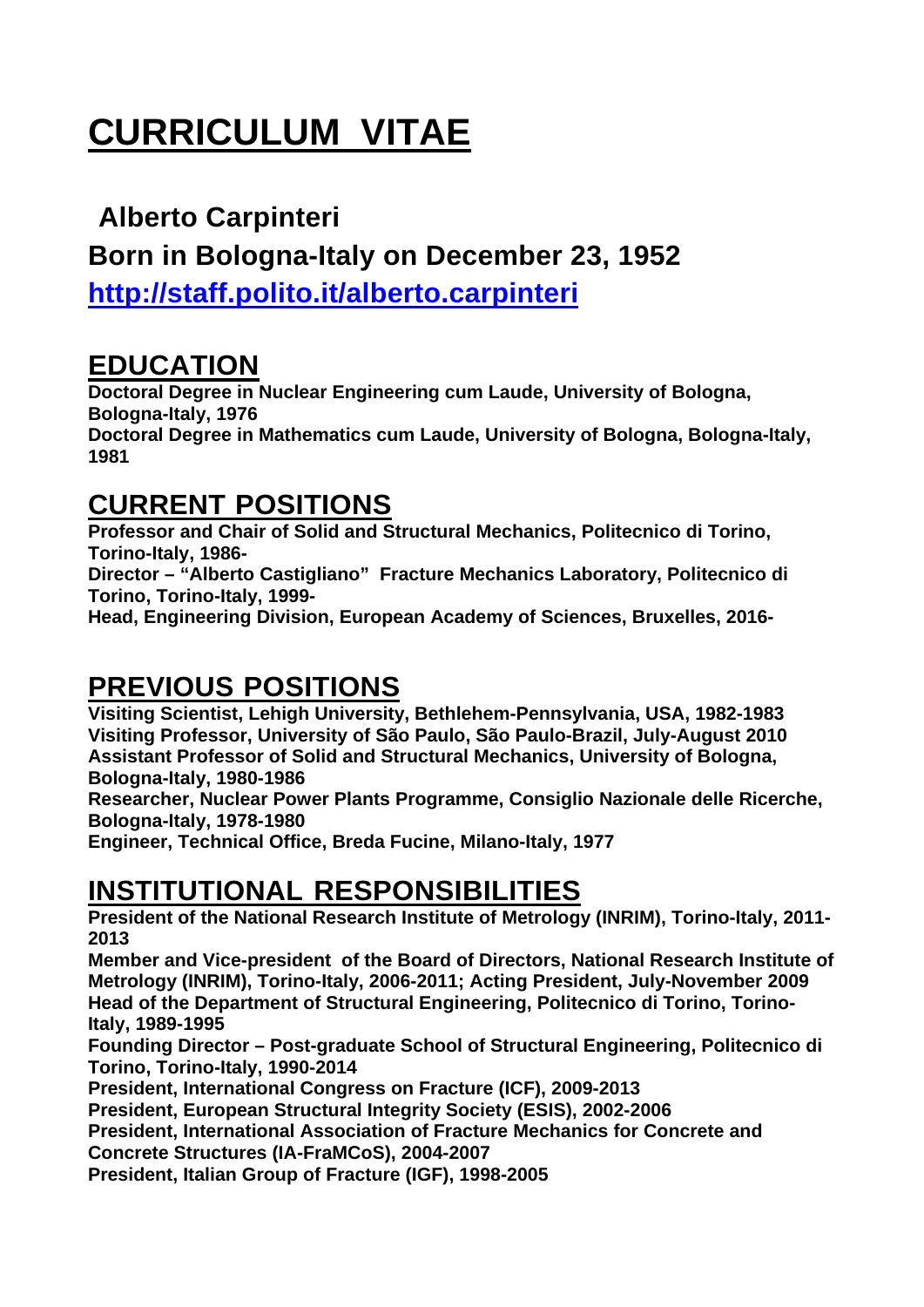**Member of the Congress Committee, International Union of Theoretical and Applied Mechanics (IUTAM), 2004-2012** 

**Member of the Executive Board, Society for Experimental Mechanics (SEM), 2012- 2014** 

# **COMMISSIONS OF TRUST**

 **Nominator of the Global Energy Prize, 2015**

**Editor-in-Chief of the International Journal "Meccanica" (Springer, IF=1.949, in three years the issues per year were brought from 6 to 12), 2012-2014** 

**Member of the Editorial Board of thirteen international journals, among which:** 

**"Theoretical and Applied Fracture Mechanics", 1984-2013** 

**"Numerical and Analytical Methods in Geomechanics", 1995-2013** 

**"Strength, Fracture and Complexity", 2003-** 

**"Engineering Fracture Mechanics", 2005-** 

**"Physical Mesomechanics", 2005-** 

**"International Journal of Fracture", 2006-2013** 

**"Strain – An International Journal for Experimental Mechanics", 2009- 2015 Member of the Expert Panel for the Research Evaluation of the Department of Civil Engineering at the Technical University of Denmark, Lyngby-Denmark, 2007 Member of the Evaluation Committee for the attainment of the position of Full Professor at the following Universities: (1) Israel Institute of Technology (Technion), Haifa-Israel, 2011; (2) Indian Institute of Science, Bangalore-India, 2011; (3) University of Athens, Athens-Greece, 2012** 

## **FELLOWSHIPS**

**Fellow of the European Academy of Sciences, Bruxelles-Belgium, 2009- Fellow of the European Academy of Sciences and Arts, Salzburg-Austria, 2012- Fellow of the Academia Europea, London-UK, 2013-** 

**Fellow of the International Academy of Engineering, Moscow-Russia, 2010- Fellow of the Turin Academy of Sciences (founded by G.L. Lagrange in 1783), Torino-Italy, 2005-; Member, 1995-2005** 

**Member of the Istituto Lombardo – Accademia di Scienze e Lettere (founded by A. Volta in 1804), Milano-Italy, 2006-** 

**Member of the Bologna Academy of Sciences, Bologna-Italy, 2011-** 

**Member of the Accademia Teatina per le Scienze, Chieti-Italy, 2006-** 

**Fellow of the American Society of Civil Engineers (ASCE), Reston-Virginia, USA, 1995-; Member, 1985-1995** 

**Honorary Fellow of the International Congress on Fracture (ICF), Ottawa-Canada, 2009-** 

**Fellow of the European Structural Integrity Society (ESIS), Brno-Czech Republic, 2008-** 

**Fellow of the International Association on Fracture Mechanics for Concrete and Concrete Structures (IA-FraMCoS), Jeju-Korea, 2010-** 

### **AWARDS**

**Odone Belluzzi Prize for Structural Mechanics, University of Bologna, Bologna-Italy, 1976** 

**Robert l'Hermite Medal, International Union of Laboratories for Materials and Structures (RILEM), Paris-France, 1982**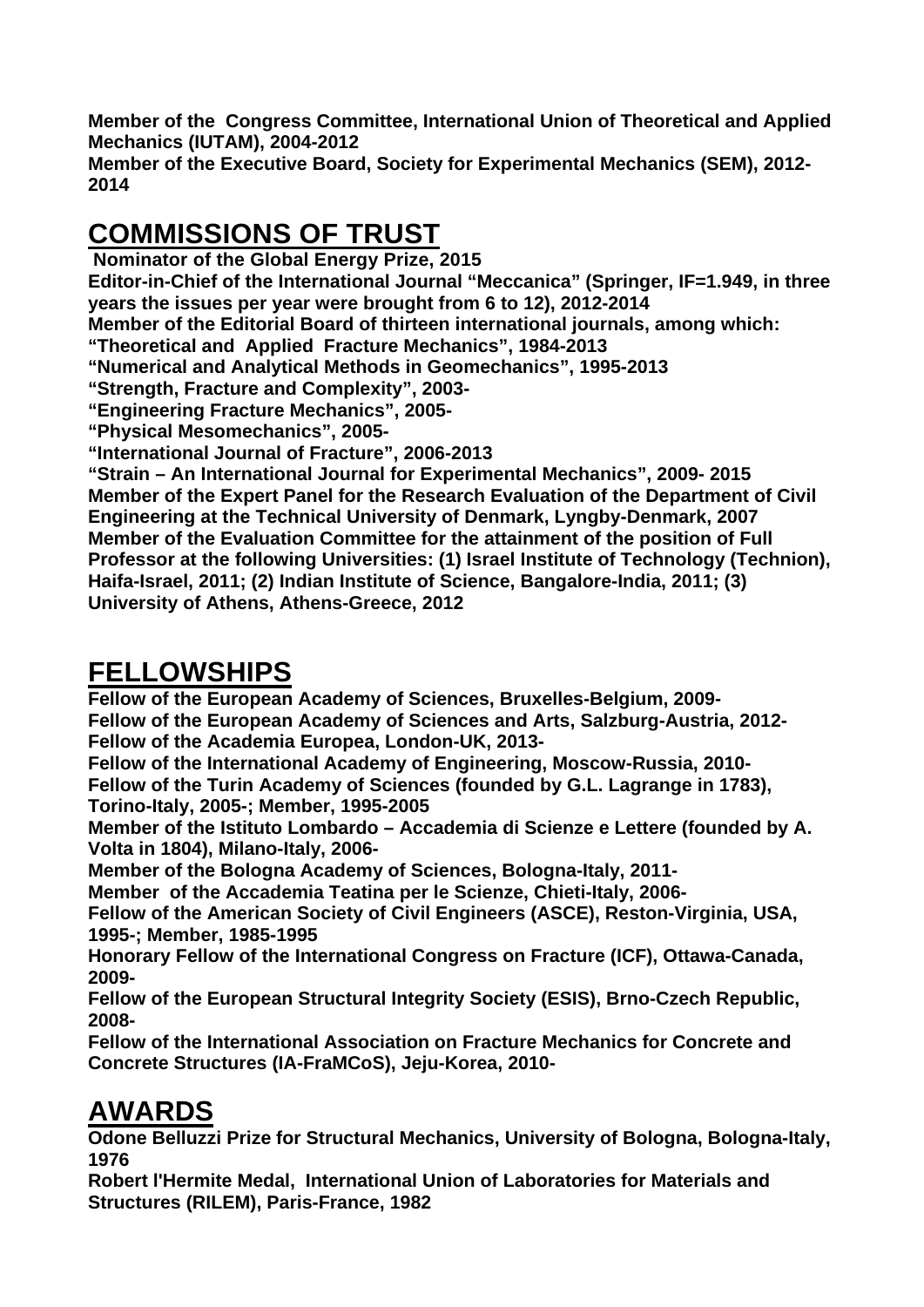**Wessex Institute of Technology Eminent Scientist Award, WIT, Southampton-UK, 2000** 

**Griffith Medal for Fracture Mechanics, European Structural Integrity Society (ESIS), Brno-Czech Republic, 2008** 

**Jerold L. Swedlow Memorial Lecture Award, American Society for Testing and Materials (ASTM), Philadelphia-USA, 2011** 

**Paul Paris Gold Medal, International Congress on Fracture (ICF), Beijing-China, 2013** 

#### **SUPERVISION OF GRADUATE STUDENTS**

**Supervisor of 30 Ph.D. Students between 1990 and 2015. Presently, most of them are taking University positions in Italy or abroad: four Full Professors, four Associate Professors, seven Assistant Professors, eight Post-doctoral Fellows, three are currently Ph.D. Students, whereas the remaining four are managers in public or private enterprises** 

# **TEACHING ACTIVITIES**

**European Coordinator of the "Innovative Learning and Training On Fracture" (ILTOF) Project, in the framework of the European Union Leonardo da Vinci Programme for Education and Culture (Total financial support = Euro 480 000), 2006-2008** 

**Courses taught at the Politecnico di Torino between 1986 and 2015: Structural Mechanics (Electrical Engineering, 14 credits), 1986-87 Structural Mechanics (Mechanical Engineering, 14 credits), 1987-2001 Statics (Architecture, 8 credits), 1999-2000** 

**Structural Mechanics (Civil Engineering, 10 credits), 2001-2002** 

**Advanced Structural Mechanics (Civil Engineering, 10 credits), 2002-2010** 

**Theory of Structures (Civil Engineering, 5 credits), 2004-2010** 

**Fracture Mechanics (Civil Engineering, 5 credits), 2004-2010** 

**Static and Dynamic Stability of Slender Structures (Civil Engineering, 6 credits), 2010-** 

**Fracture and Plasticity (Civil Engineering, 8 credits), 2010-** 

#### **ORGANISATION OF MAJOR SCIENTIFIC EVENTS**

**Organizer, International ESIS-RILEM-CEB Workshop on "Applications of Fracture Mechanics to Reinforced Concrete", Torino-Italy, 1990** 

**Organizer and Chairman of the Scientific Committee, IUTAM Symposium on "Size-Scale Effects in the Failure Mechanisms of Materials and Structures", Torino-Italy, 1994** 

**Organizer and Chairman of the Scientific Committee, 11th International Conference on Fracture (ICF11), Torino-Italy, 2005 (record in the ICF history: 1041 participants) Organizer and Chairman of the Scientific Committee, 6th International Conference on Fracture Mechanics for Concrete and Concrete Structures (FraMCoS-6), Catania-Italy, 2007** 

**Organizer and Chairman, Mini-Symposium on "Cohesive Zone Models of Fracture and Failure", 22nd International Congress of Theoretical and Applied Mechanics, Adelaide-Australia, 2008**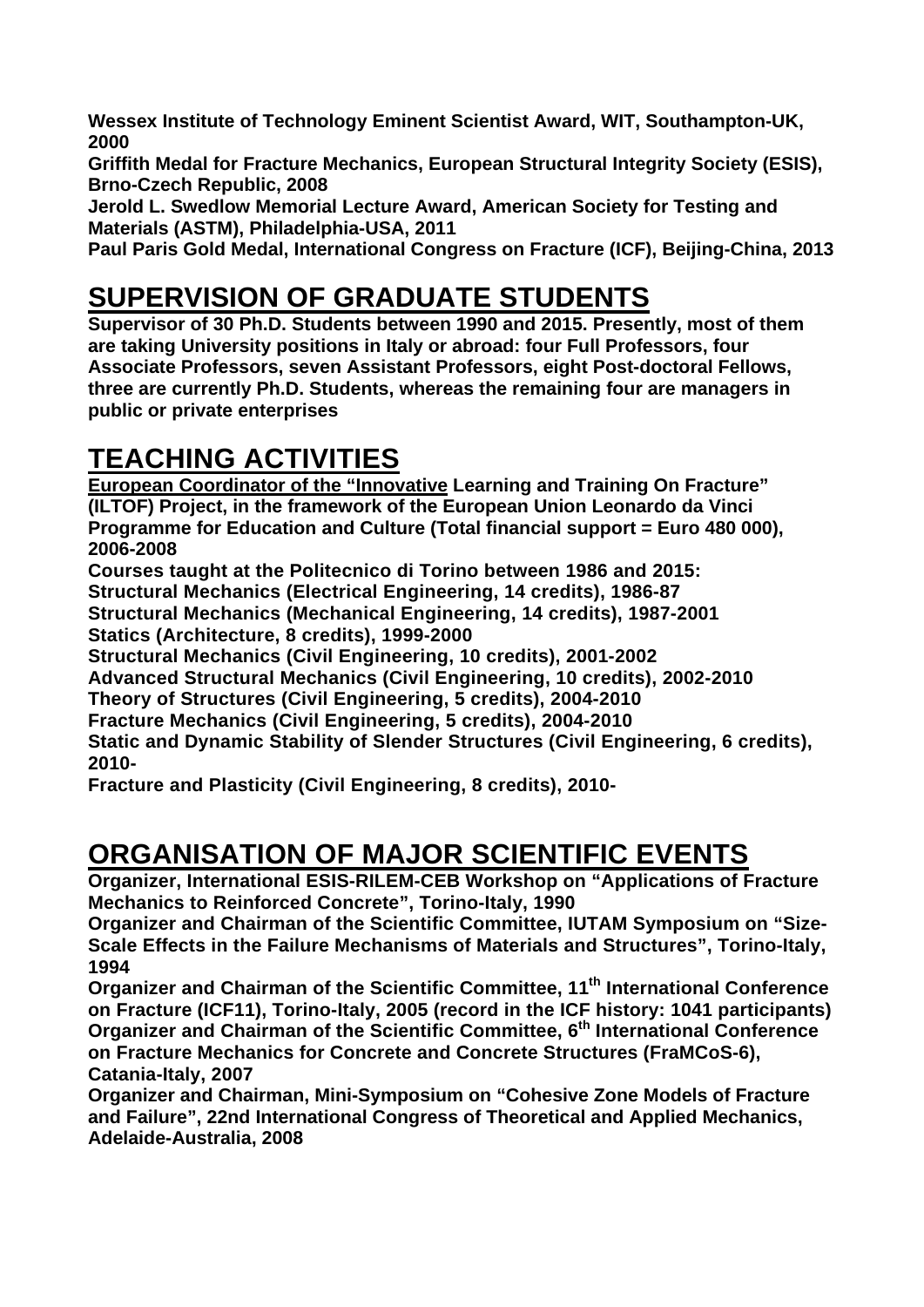# **SCIENTIFIC ACTIVITIES AND MAJOR ACHIEVEMENTS**

**Author of over 800 papers (450 in the last ten years), of which more than 350 (230 in the last ten years) published in Refereed International Journals, on the following topics: fracture mechanics, fatigue crack growth, thermo-elasticity, seismic structures, reinforced concrete, structural monitoring, contact mechanics, fragmentation and comminution, drilling and wear, multi-layered and functionally graded materials, nano-structured and hierarchical materials, acoustic, electromagnetic, and neutron emissions from fracture and earthquakes h-Index (Scopus) = 41 Total Citations (Scopus) = 6268** 

**Author or Editor of 52 volumes** 

**Three single-authored books published by International Publishers:** 

**A. Carpinteri: Mechanical Damage and Crack Growth in Concrete: Plastic Collapse to Brittle Fracture, Martinus Nijhoff Publishers, Dordrecht (1986), XIII + 234 A. Carpinteri: Structural Mechanics: A Unified Approach, Chapman & Hall, London (1997), XV + 761** 

**A. Carpinteri: Structural Mechanics Fundamentals, CRC Press (Taylor & Francis), Boca Raton (2013), XIV + 498** 

## **RESEARH TOPICS AND CUTTING-EDGE RESULTS**

**Different specific topics have been considered, always giving them a personal and original contribution. In some cases such a contribution resulted to be also innovative, anticipating even by years the trends in cutting-edge research. Among these peculiar aspects, it is significant to recall the following ones:** 

**(1) Application of Dimensional Analysis (Buckingham's Theorem for physical similitude and scale modelling) to the scaling competition between plastic collapse and brittle fracture, which are failure mechanisms governed by generalized forces with different physical dimensions** 

**(2) Interpretation of brittle crack propagation and of stick-slip friction instability in the framework of Catastrophe Theory by René Thom** 

**(3) Application of Fractional Calculus to field and boundary equations of an elastic body deformable only over a fractal sub-set** 

**(4) Solution to the problem of propagation stability of cracks bridged by reinforcements and/or fibres based on rigorous conditions of equilibrium and compatibility** 

**(5) More recent papers deal with fundamental aspects, like the size effects on the friction coefficient and the criticality of rock slopes, the nonlinear and chaotic dynamic behaviour iof cracked or damaged solids, the fatigue limit and threshold with the related scaling laws, the energy emissions from fracture phenomena** 

#### **TEN REPRESENTATIVE PUBLICATIONS AS SENIOR AUTHOR (LAST TEN YEARS)**

**[1] Carpinteri, A., Pugno, N., "Are scaling laws on strength of solids related to mechanics or to geometry?", Nature Materials, 4, 421-423 (2005). Times cited without self-citations: 69**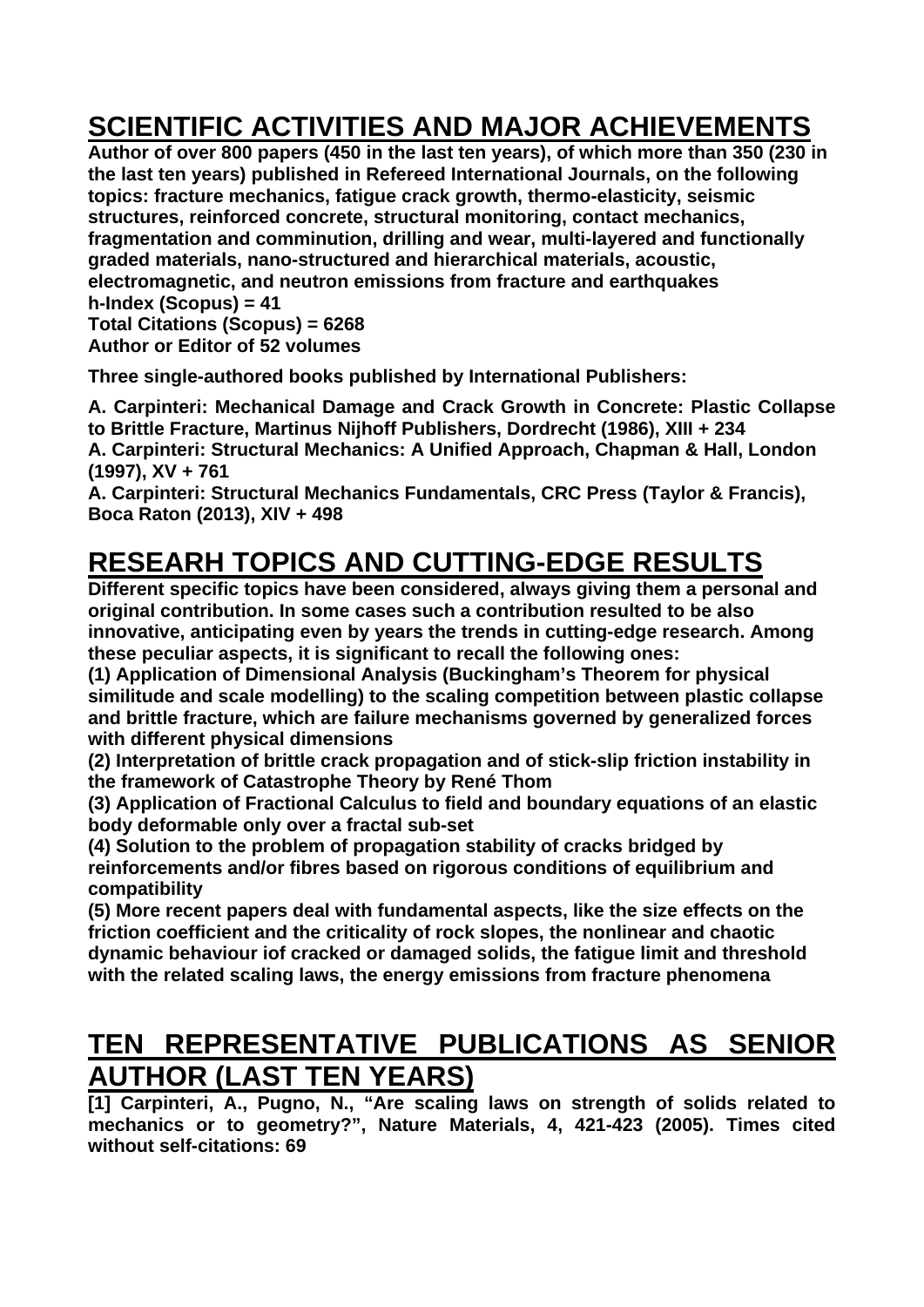**[2] Carpinteri, A., Lacidogna, G., Pugno, N., "Structural damage diagnosis and lifetime assessment by acoustic emission monitoring", Engineering Fracture Mechanics, 74, 273-289 (2007). Times cited without self-citations: 44** 

**[3] Carpinteri, A., Cornetti, P., Pugno, N., Sapora, A., Taylor, D., "A finite fracture mechanics approach to structures with sharp V-notches", Engineering Fracture Mechanics, 75, 1736-1752 (2008). Times cited without self-citations: 42** 

**[4] Carpinteri, A., Invernizzi, S., Lacidogna, G., "In situ damage assessment and nonlinear modelling of a historical masonry tower", Engineering Structures, 27, 387- 395 (2005). Times cited without self-citations: 36** 

**[5] Carpinteri, A., Cornetti, P., Pugno, N., "Edge debonding in FRP strengthened beams: Stress versus energy failure criteria", Engineering Structures, 31, 2436-2447 (2009). Times cited without self-citations: 25** 

**[6] Carpinteri, A., Lacidogna, G., "Damage evaluation of three masonry towers by acoustic emission", Engineering Structures, 29, 1569-1579 (2007). Times cited without self-citations: 24** 

**[7] Carpinteri, A., Lacidogna, G., Puzzi, S., "From criticality to final collapse: Evolution of the "b-value" from 1.5 to 1.0", Chaos Solitons & Fractals, 41, 843-853 (2009). Times cited without self-citations: 23** 

**[8] Carpinteri, A., Sapora, A., "Diffusion problems in fractal media defined on Cantor sets", Zamm-Zeitschrift fur Angewandte Mathematik und Mechanik, 90, 203-210 (2010). Times cited without self-citations: 23** 

**[9] Carpinteri, A., Paggi, M., Pugno, N., "Numerical evaluation of generalized stressintensity factors in multi-layered composites", International Journal of Solids and Structures, 43, 627-641 (2006). Times cited without self-citations: 22** 

**[10] Carpinteri, A., Chiaia, B., Invernizzi, S., "Numerical analysis of indentation fracture in quasi-brittle materials", Engineering Fracture Mechanics, 71, 567-577 (2004). Times cited without self-citations: 19** 

#### **MAJOR INVITED PRESENTATIONS AT INTERNATIONAL CONFERENCES AND ADVANCED SCHOOLS (LAST TEN YEARS)**

**Several Invited Courses and Lectures at Conferences, Universities, and Research Institutions, in the following countries: Italy, Switzerland, Austria, France, Spain, Germany, The Netherlands, United Kingdom, Hungary, Poland, Greece, Denmark, Russia, Portugal, Finland, Sweden, Serbia, Turkey, Czech Republic, Belgium, USA, Mexico, South Africa, India, Japan, Australia, China, Malaysia, Canada, Brazil, Korea.** 

 **Major presentations in the last ten years:** 

**Plenary Lecture on "Fracture mechanics and complexity sciences", 16th European Conference on Fracture, Alexandroupolis-Greece, 2006** 

**Invited Lecture on "Asymptotic analysis in Elasticity: From the pioneering studies by Wieghardt until today", Karl Wiegaardt and George Irwin Centenary Conference on Structural Integrity in the Service of Public Safety, Vienna-Austria, 2007 Introductory Lecture for the two following courses, International Centre for Mechanical Sciences (CISM), Udine-Italy:** 

 **"Non-linear Fracture Mechanics Models", 2008, and "Fractals and Fractional Calculus in Continuum Mechanics", 1996** 

**Introductory Lecture, Mini-Symposium on "Cohesive Zone Models of Fracture and Failure", 22nd International Congress of Theoretical and Applied Mechanics, Adelaide-Australia, 2008**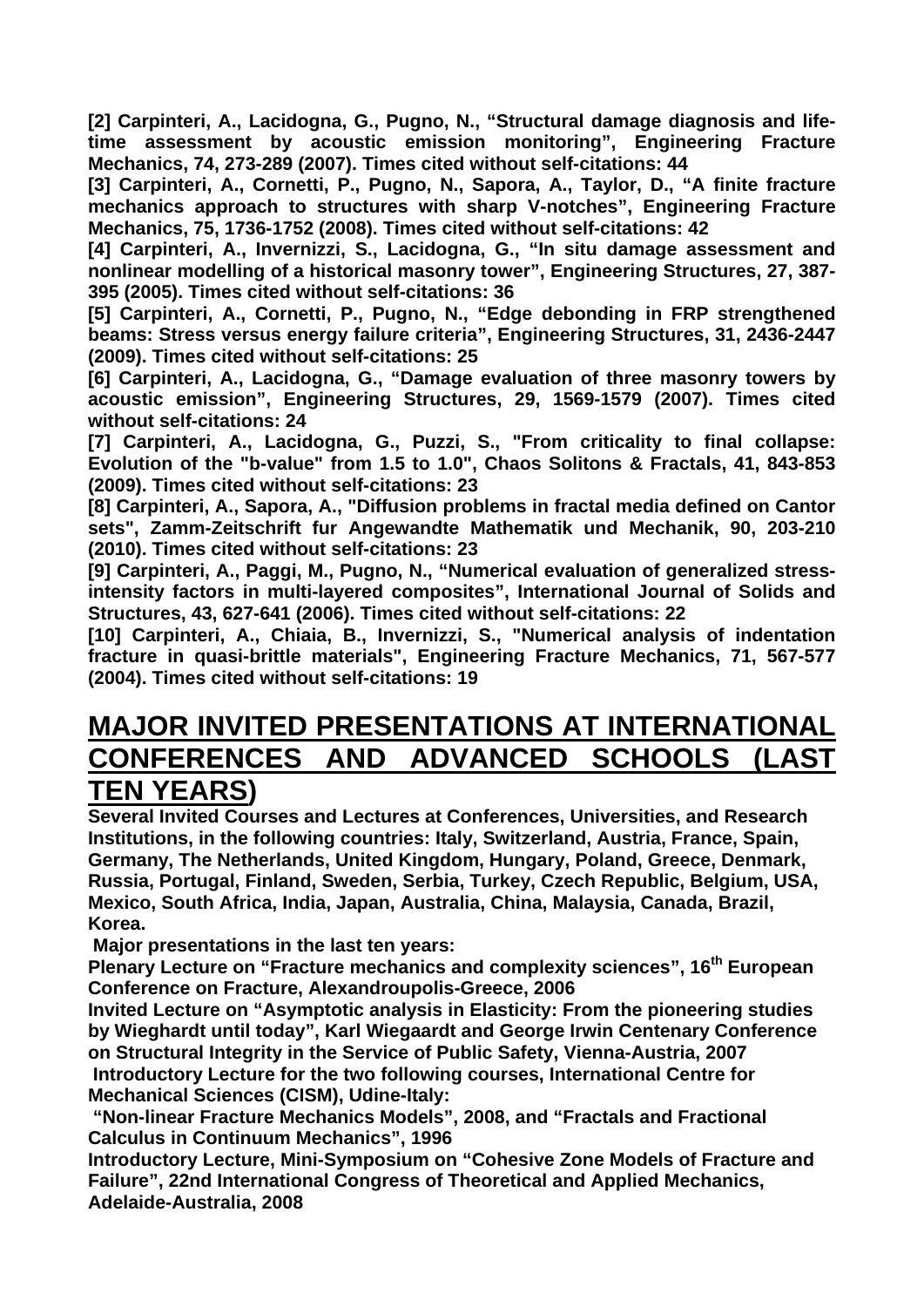**Keynote Lecture on "The mitigation of stress-singularities in linear elasticity", 12th International Conference on Fracture, Ottawa-Canada, 2009** 

**Opening Lecture on "Application of nonlinear fracture mechanics to the assessment of rotational capacity in reinforced concrete beams", 51° Congresso Brasileiro do Concreto (IBRACON-51), Curitiba-Brazil, 2009** 

**Plenary Lecture on "Energy emissions from fracture of concrete: Acoustic, electromagnetic, piezonuclear", 7th International Conference on Fracture Mechanics of Concrete and Concrete Structures", Jeju-Korea, 2010** 

**Opening Lecture on "Evidence of piezonuclear fission reactions: Neutron emissions, microchemical analysis, geological transformations", 9th Youth Symposium on Experimental Solid Mechanics, Trieste-Italy, 2010** 

**Honorary Lecture on "Dimensional analysis and fractal modelling of fatigue crack growth", ASTM Fracture and Fatigue Conference, Anaheim-California, USA, 2011 Closing Lecture on "Piezonuclear reactions produced by brittle fracture: From laboratory to planetary scale", 19th European Conference on Fracture, Kazan-Russia, 2012** 

**Opening Lecture on "Failure mode scaling transitions in reinforced concrete beams**  in flexure: Tensile, shearing, crushing", 8<sup>th</sup> International Conference on Fracture **Mechanics of Concrete and Concrete Structures, Toledo-Spain, 2013** 

**Honorary Presidential Lecture on "Piezonuclear fission reactions due to fracture**  and earthquakes: From the chemical evolution of our planet to the so-called cold **fusion", 13th International Conference on Fracture, Beijing-China, 2013** 

**Invited Lecture on "Piezonuclear fission reactions from fracture and turbulence: The chemical evolution in the planets of the Solar System", European Academy of Sciences, Toulouse-France, 2013** 

**Distinguished Lecture in Solid Mechanics on "Acoustic, electromagnetic, and neutron emissions from brittle fracture and earthquakes", California Institute of Technology, Pasadena-California, USA, 2014** 

**Invited Lecture on "Hydrogen embrittlement, microcracking, and piezonuclear fission reactions at the Ni and Pd electrodes of electrolysis "cold fusion"** 

experiments", 12<sup>th</sup> International Conference on Nanostructured Materials, Moscow-**Russia, 2014** 

**Invited Seminar on "Acoustic, electromagnetic, and neutron emissions from brittle fracture and earthquakes", Perm State University, Perm-Russia, 2014** 

**Keynote Lecture on "Opto-acoustic and neutron emissions from fracture and earthquakes", Annual Conference and Exposition on Experimental and Applied Mechanics, Costa Mesa-California, USA, 2015** 

**Opening Lecture on "Static-kinematic duality in beams, plates, shells and its central role in the Finite Element Method", International Conference on Shells, Plates, Beams, Bologna-Italy, 2015** 

### **MAJOR RESEARCH GRANTS (LAST TEN YEARS)**

**In the last ten years, the following research grants exceeding Euro 500 000 were coordinated as:** 

**(1) Project Leader, Italian Ministry of Education, Research and University, "Process Development, Innovative Methods of Implementing and Design of Composite Hightech and Coating Ceramic Materials" (PROMOMAT), 2002-2005** 

**(2) Project Leader, Italian Ministry of Education, Research and University, "Fracture Mechanics Advanced Applications to Ductility and Durability of Reinforced or Retrofitted Structural Elements" (PRIN), 2010-2012**